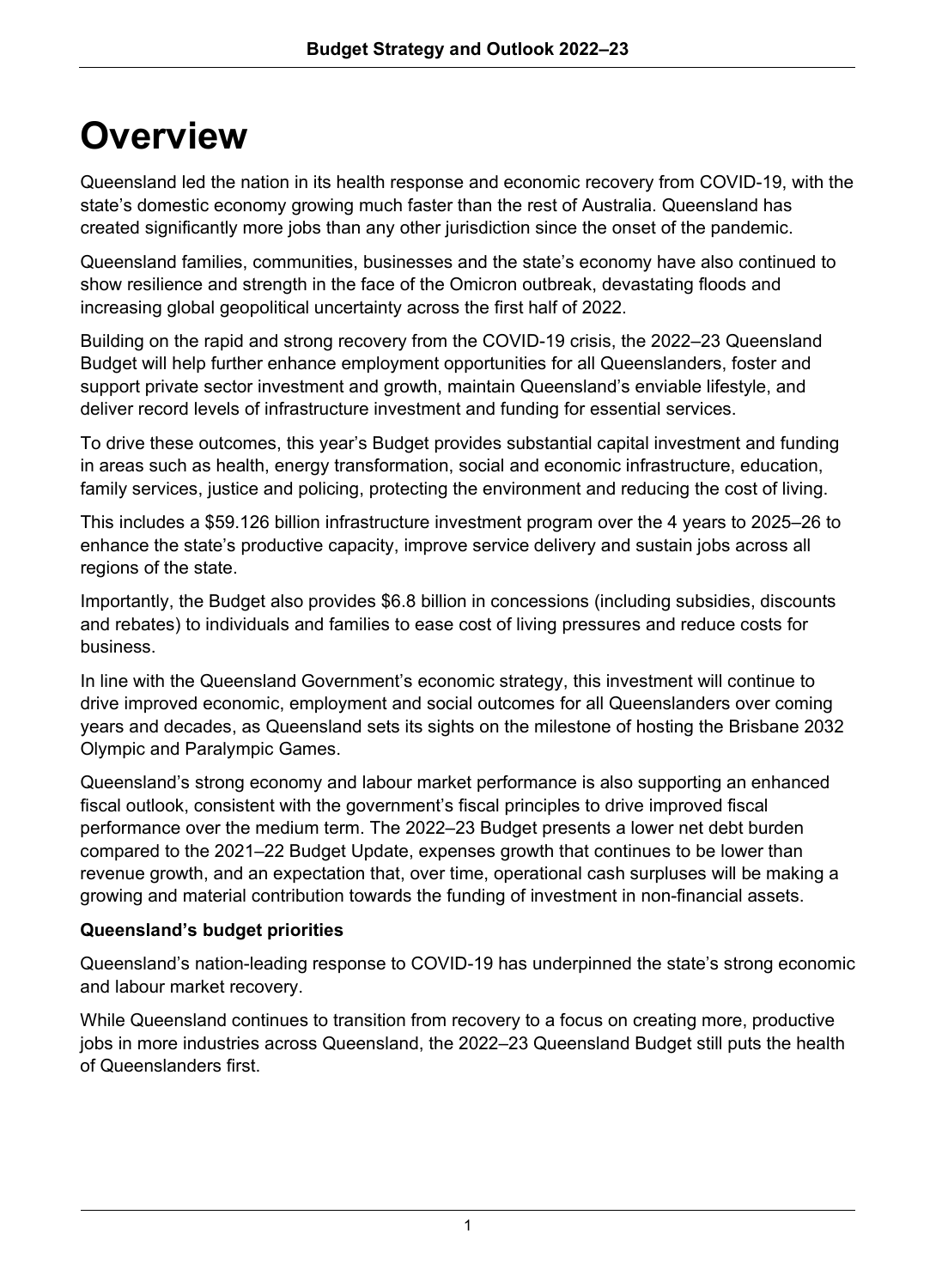This budget provides a record \$23.6 billion in 2022–23 for the Queensland health system to help meet growing demand. This includes operating funding of \$22.044 billion for health and ambulance services, a 5.6 per cent increase from 2021–22. This significant boost to health funding will support thousands of additional frontline staff including doctors, nurses and paramedics.

The Mental Health Select Committee has recommended that the Queensland Government increase funding for mental health services and create a dedicated funding stream for mental health. This Budget provides \$1.645 billion in operating funding over 5 years for improved mental health services. To fund the enhancements to mental health services, the Queensland Government will introduce a mental health levy to provide a sustainable funding source for the additional mental health related services and investment.

This budget also commits to a transformational investment of \$9.785 billion over the next 6 years to boost health system capacity. The substantial capital investment in health is part of a \$59.126 billion capital program over 4 years to 2025–26, estimated to support around 48,000 construction jobs across the state in 2022–23, which will provide the essential social and economic infrastructure needed for the state's growing population.

Queensland is leveraging off the momentum of its strong recovery from COVID-19 and driving a growing economy through 3 priorities: more jobs in more industries; better services; and protecting Queenslanders' lifestyle.

*More jobs in more industries -* The government's economic strategy will build on Queensland's traditional strengths and comparative advantages to support the creation of more employment opportunities and well-paid high-value jobs in traditional, emerging and new industries across all regions of the state.

This includes opportunities to drive a growing, innovative economy and create jobs in industries such as new energy, new economy minerals, advanced manufacturing including defence and biomedical products, agriculture, tourism, research and education services, and creative and design industries. The 2022–23 Budget contains a provision for the Queensland Energy Plan—to be released later in 2022—which will chart a course to ensure a sustainable and affordable energy future for the state.

By getting the state's economic settings and enablers right, the economic strategy will underpin the enhanced competitiveness and productivity of Queensland businesses so they can take advantage of these opportunities, enabling them to grow, invest, innovate, export and employ.

These key enablers of a thriving economy include: expanded trade opportunities, a larger skilled workforce, enhanced innovation and digitalisation, continued investment in public and private infrastructure, strengthened Environmental, Social and Governance credentials, and a competitive investment environment.

To enhance Queensland's trade opportunities, a new Queensland Trade and Investment Strategy will be backed by \$150 million over 10 years, while flagship industry development programs under the \$3.34 billion Queensland Jobs Fund will continue to facilitate investment and enable Queensland businesses and industries to prosper.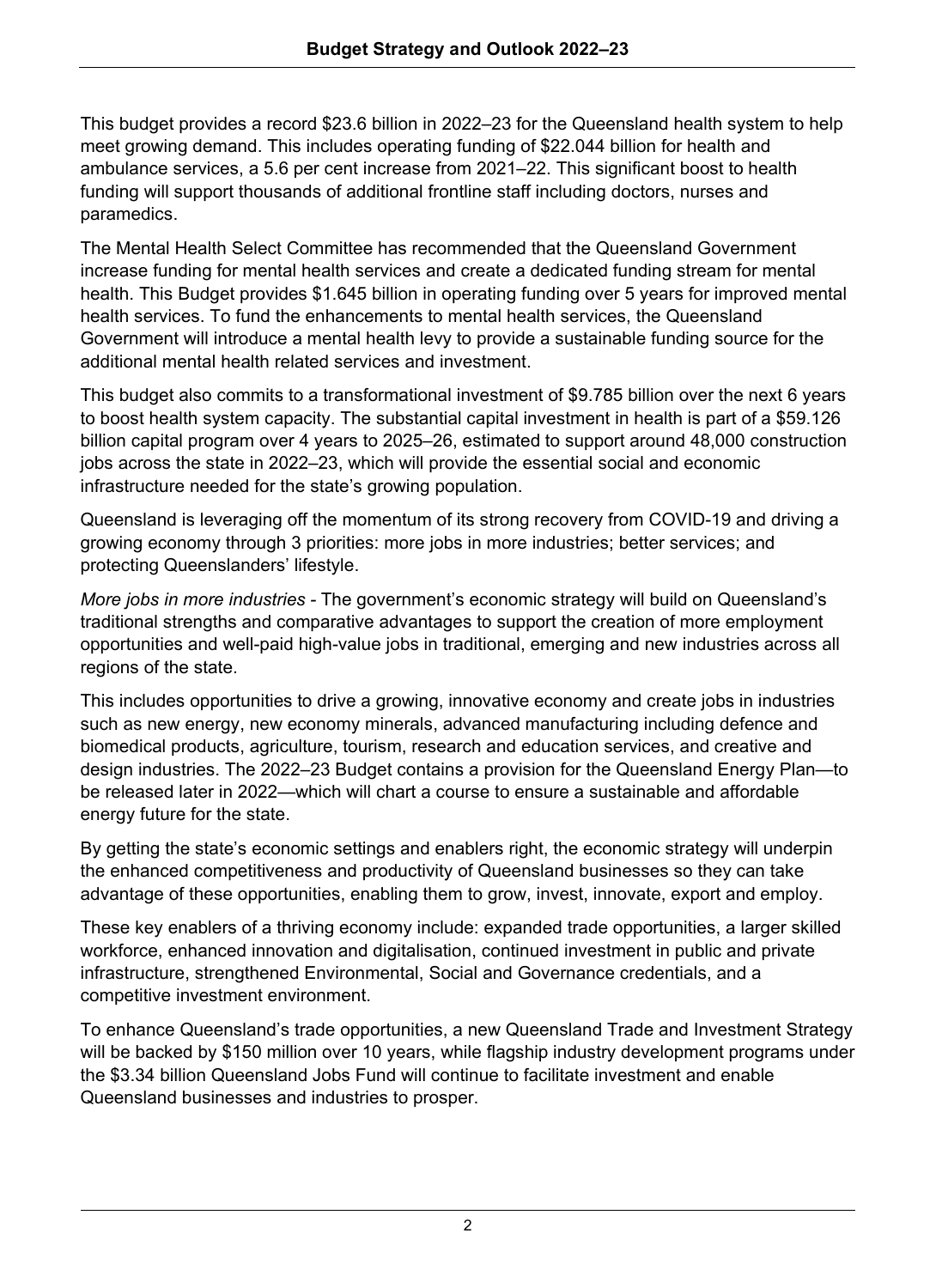*Better services* – A growing economy will allow the government to continue investing in critical health, education, social and justice services, thereby increasing living standards for all Queenslanders. These services also help provide the skills and wellbeing needed to enable individuals to participate in the economy and their community.

To support quality learning and education outcomes, this budget provides \$19.6 billion for education and training in 2022–23, including significant investments in new schools, upgraded campus facilities, and additional classrooms at schools experiencing increased enrolment.

The Queensland Government is also committed to supporting vulnerable Queenslanders across the state by meeting increased demand for child protection services, delivering the Youth Justice Strategy, strengthening social services, and enhancing women's economic security and safety.

As Queensland continues its transition from recovery to ongoing growth and prosperity, these priorities will ensure every Queenslander shares in the benefits of the state's thriving economy.

*Protecting our Queensland lifestyle -* The economic strategy will deliver a growing economy in a balanced way, by protecting Queensland's great lifestyle, alleviating cost of living pressures, investing in transport infrastructure and taking care of the environment.

This will position Queensland to showcase its great lifestyle at the Brisbane 2032 Olympic and Paralympic Games. In addition to the direct benefits and jobs from Brisbane 2032, the event will create ongoing benefits through increased trade and investment activity.

Cost-of-living pressures, including higher inflation, are being experienced around the world. This Budget provides \$6.8 billion in concessions for Queenslanders in 2022–23, including \$385 million for a \$175 Cost of Living Rebate on Queensland households' power bills to provide support for households. The Budget also includes \$200 million over 3 years in growth infrastructure to unlock housing supply, including \$150 million for the Catalyst Infrastructure Fund.

The 2022–23 Queensland Budget also includes a range of initiatives to protect the natural environment that underpins the state's economy and supports the quality of life of Queenslanders. This includes \$262.5 million over 4 years to continue delivery of *Queensland's Protected Area Strategy 2020–2030*, providing conservation and carbon positive outcomes.

## **Economic outlook**

Queensland's economy and labour market has outperformed the rest of the nation since the onset of the COVID-19 pandemic, including the largest rise in employment in the country, with 206,000 more Queenslanders employed in May 2022 than before the pandemic.

Strong demand, particularly for goods, combined with severe supply chain disruptions saw global inflationary pressures surge in the latter half of 2021.

Surges in Omicron variant cases, major flooding in South East Queensland and the Russian invasion of Ukraine and subsequent global sanctions have all impacted the supply side of the Queensland economy in the first half of 2022 and exacerbated inflationary pressures.

In particular, the overall economic impact of the floods in February/March 2022 is estimated to be around \$1 billion or ¼ percentage point of Queensland's Gross State Product.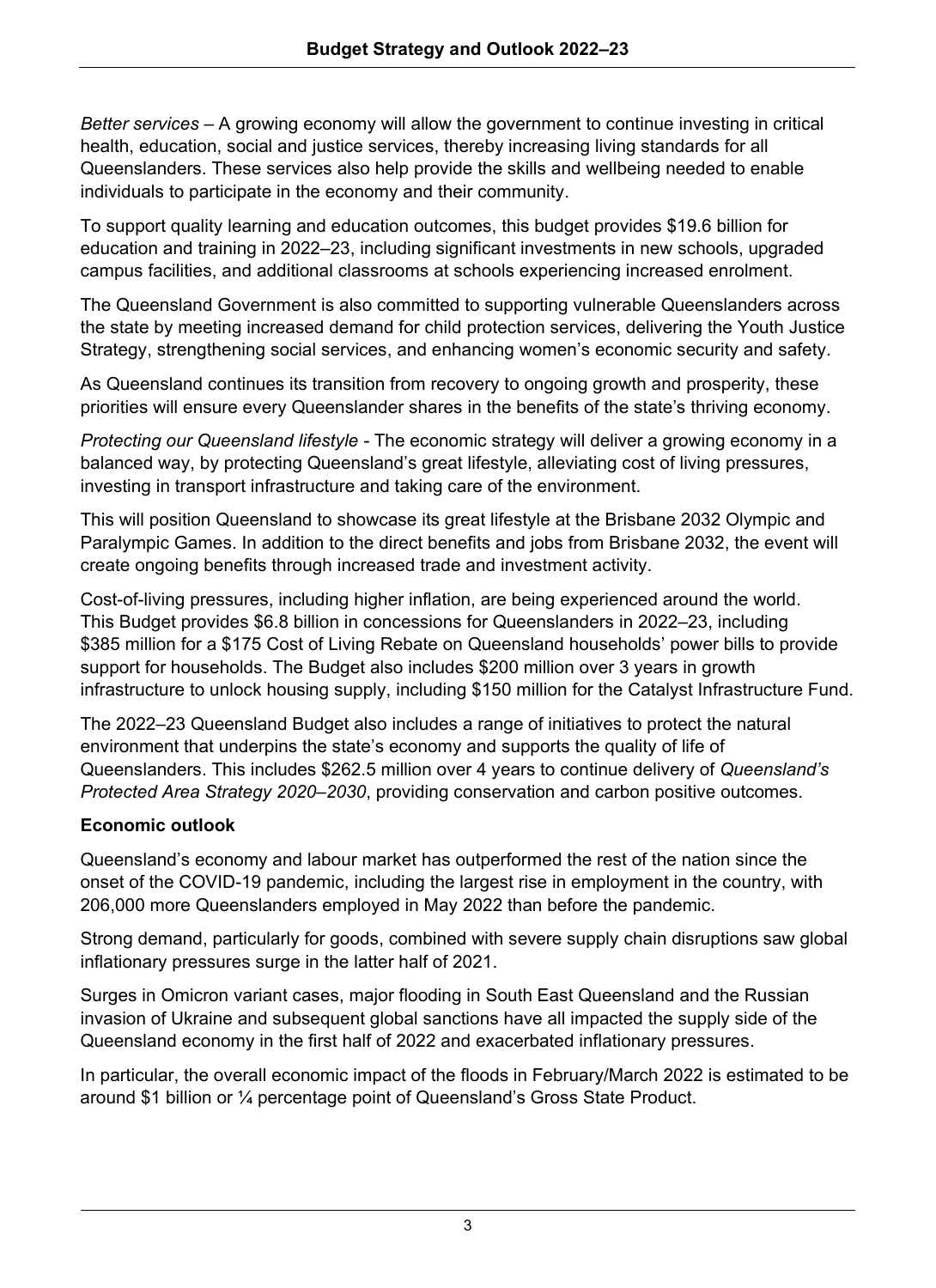Despite these shocks, Queensland's domestic economy continued to grow in the first quarter of 2022, to be 7.8 per cent higher than its pre-pandemic level, maintaining its stronger performance compared with the major southern states since the onset of the COVID-19 crisis.

While Queensland has recently experienced subdued population growth, the state has seen elevated levels of interstate migration which has helped support overall activity. In net terms, more than 40,000 people moved from interstate to Queensland over the year to September quarter 2021 and this momentum is expected to have carried through to the final quarter of 2021.

On balance, after rising 2.0 per cent in 2020–21, the Queensland economy is forecast to grow solidly, by a further 3 per cent, in 2021–22 and then average 2<sup>3</sup>/<sub>4</sub> per cent per annum growth over the rest of the forward estimates.

Consistent with the ongoing robust growth in domestic activity, year-average employment is forecast to grow by 4¾ per cent in 2021–22, its strongest growth in 15 years, followed by further solid employment growth of 3 per cent in 2022–23.

After falling to  $4\frac{1}{2}$  per cent in 2021–22, the state's unemployment rate is forecast to remain low across the rest of the forward estimates, between 4 and  $4\frac{1}{4}$  per cent, as sustained employment growth and a pick-up in wages growth keep the participation rate elevated.

Reflecting higher housing costs, global oil prices and ongoing supply chain disruptions, consumer price inflation in Brisbane is forecast to remain elevated in the medium term, in particular in 2021–22 and 2022–23. Inflation is then expected to return to within the RBA's target band for national inflation of 2 to 3 per cent over the remainder of the forward estimates. This reflects a combination of factors, including the gradual easing of global supply chain constraints and a slowing in growth of fuel and food prices as global oil prices return to more sustainable levels and agricultural production recovers from the impacts of recent floods.

The key risks to the outlook are centred around global geopolitics and potential ongoing impacts of the pandemic, as well as the global and national inflationary and interest rate settings.

In particular, there is a risk that any extended conflict in Ukraine could result in a decline in global growth and have negative implications for Queensland over the medium term. The International Monetary Fund and World Bank have both downgraded their latest global growth forecasts, partly as a result of this conflict.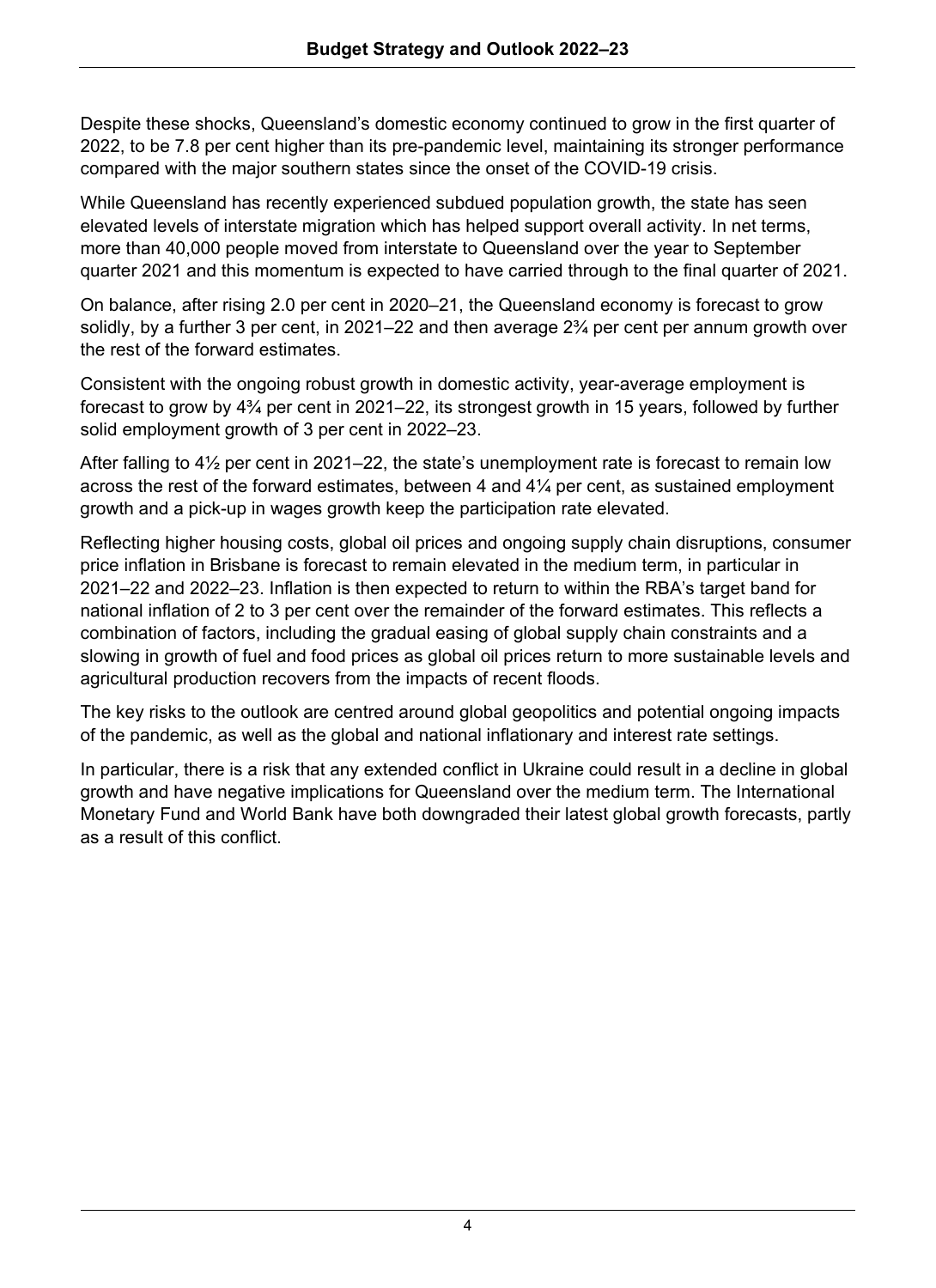|                                  | <b>Actuals</b> | <b>Forecasts</b> |                |                | <b>Projections</b> |                |
|----------------------------------|----------------|------------------|----------------|----------------|--------------------|----------------|
|                                  | 2020-21        | $2021 - 22$      | $2022 - 23$    | $2023 - 24$    | $2024 - 25$        | $2025 - 26$    |
| Gross state product <sup>2</sup> | 2.0            | 3                | $2\frac{3}{4}$ | $2^{3}/_{4}$   | $2\frac{3}{4}$     | $2\frac{3}{4}$ |
| Employment <sup>3</sup>          | 2.4            | $4\frac{3}{4}$   | 3              | $1\frac{1}{2}$ | $1\frac{1}{2}$     | $1\frac{1}{2}$ |
| Unemployment rate <sup>4</sup>   | 6.8            | $4\frac{1}{2}$   | 4              | $4\frac{1}{4}$ | $4\frac{1}{4}$     | $4\frac{1}{4}$ |
| Inflation <sup>5</sup>           | 2.1            | $5\frac{1}{4}$   | $3\frac{3}{4}$ | $2\frac{1}{2}$ | $2\frac{1}{2}$     | $2\frac{1}{2}$ |
| Wage Price Index                 | 1.6            | $2\frac{1}{2}$   | $3\frac{1}{2}$ | $3\frac{1}{2}$ | $3\frac{1}{2}$     | $3\frac{1}{2}$ |
| Population                       |                | $1\frac{1}{4}$   | $1\frac{1}{2}$ | $1\frac{1}{2}$ | $1\frac{1}{2}$     | $1\frac{1}{2}$ |

#### **Overview Table 1 Queensland economic forecasts/projections1**

Notes:

1. Unless otherwise stated, all figures are annual percentage changes.

2. Chain volume measure (CVM), 2019–20 reference year.

3. Comparable through the year seasonally adjusted employment growth rates to the June quarter are 9.9 per cent, 4¼ per cent, 1¼ per cent, 2 per cent, 1½ per cent and 1½ per cent, from June quarter 2021 to June quarter 2026 respectively.

- 4. Per cent, year-average.
- 5. Brisbane, per cent, year-average.

*Sources: ABS Annual State Accounts, National, State and Territory Population, Labour Force, Wage Price Index, Consumer Price Index, and Queensland Treasury.*

#### **Fiscal outlook**

The Queensland Government's fiscal strategy continues to be framed by the Fiscal Principles that are guiding progress towards improved fiscal performance over the medium term.

The 2022–23 Budget presents a lower net debt burden compared to the 2021–22 Budget Update, expenses growth that continues to be lower than revenue growth, and an expectation that, over time, operational cash surpluses will be making a growing and material contribution towards the funding of investment in non-financial assets.

Despite the economic impacts in early 2022 from Omicron, devastating floods and the Russian invasion of Ukraine, Queensland is still positioned for strong economic growth.

Improving economic conditions since mid-2020 are translating into stronger revenue performance. Despite volatility in some revenue lines, revenue is expected to remain elevated over the forward estimates compared to the 2021–22 Budget Update.

The additional revenue in the 2022–23 Budget is being directed towards measures that address the increasing demand for key services. Over the 5 years to 2025–26, revenue is expected to grow at 4.5 per cent on average per annum, compared to 4.1 per cent for expenses.

A substantial net operating surplus of \$1.915 billion is expected for 2021–22, driven by the revenue impacts of the temporary surge in coal and oil prices and increase in housing activity. As these factors unwind, the net operating position reverts to a modest deficit across 2022–23 and 2023–24 and is then expected to return to surplus from 2024–25 consistent with previous forecasts.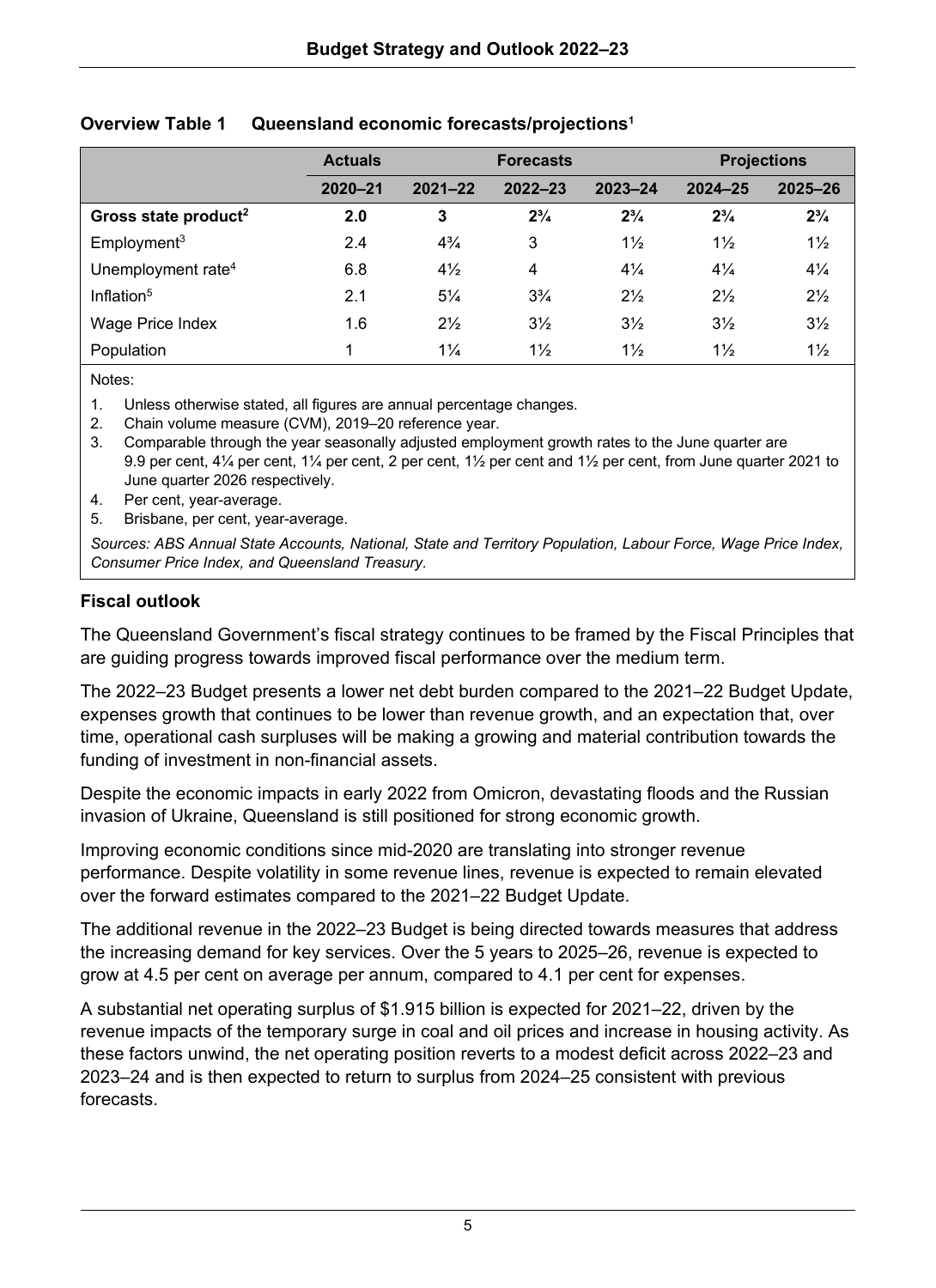Adjustments to the levels of government spending in the 2022–23 Budget are targeted to meet increasing demand for services in key sectors such as health, education and child safety. This Budget also includes substantial commitments to reduce the cost of living for Queenslanders, and significant investments to support trade development, enhance digitalisation and facilitate and attract investment and employment growth in traditional and emerging industries.

The government's public infrastructure investment over 4 years maintains a focus on enhancing productive capacity, supporting service delivery and sustaining jobs.

The capital program continues to meet government's \$50 billion infrastructure guarantee and to ensure a continual pipeline of key priority projects. The 4-year program from 2022–23 to 2025–26 amounts to \$59.126 billion. Over the 11 years to 2025–26, the government will have supported over \$138 billion in infrastructure works.

Forecast borrowings have been progressively revised downwards since the 2020–21 Budget due to prudent fiscal management. General government borrowings are expected to be \$3.618 billion lower by 2024–25 than forecast in the 2021–22 Budget Update, and almost \$4.480 billion lower than forecast in the 2021–22 Budget.

This has had a positive impact on the outlook for the general government net debt to revenue ratio. Compared to the 2021–22 Budget Update, the ratio is expected to be 6 percentage points lower by 2024–25. The improvement is even larger relative to the 2021–22 Budget estimate, with the net debt to revenue ratio for 2024–25 sitting 17 percentage points lower.

|                                  | $2020 - 21$    | $2021 - 22$   | $2021 - 22$ | $2022 - 23$   | $2023 - 24$       | $2024 - 25$       | $2025 - 26$       |
|----------------------------------|----------------|---------------|-------------|---------------|-------------------|-------------------|-------------------|
|                                  | <b>Outcome</b> | <b>Budget</b> | Est. Act.   | <b>Budget</b> | <b>Projection</b> | <b>Projection</b> | <b>Projection</b> |
|                                  | \$ million     | \$ million    | \$ million  | \$ million    | \$ million        | \$ million        | \$ million        |
| <b>General Government Sector</b> |                |               |             |               |                   |                   |                   |
| Revenue                          | 62.732         | 63.664        | 72.735      | 73.886        | 75.034            | 76.728            | 78,019            |
| <b>Expenses</b>                  | 63.669         | 67,149        | 70.820      | 74.915        | 76.116            | 76.591            | 77,836            |
| Net operating<br>balance         | (937)          | (3, 485)      | 1,915       | (1,029)       | (1,083)           | 137               | 183               |
| PNFA <sup>2</sup>                | 6.835          | 7.800         | 7.533       | 8.478         | 9.106             | 9.439             | 9.264             |
| Fiscal balance                   | (5.015)        | (7.965)       | (2,386)     | (5,635)       | (5,631)           | (5,008)           | (3,969)           |
| <b>Borrowings</b>                | 54.078         | 65.041        | 58.215      | 66.459        | 74.224            | 81,102            | 87,284            |
| Net debt                         | 11,360         | 24,750        | 11,390      | 19,772        | 27,603            | 33,667            | 39,214            |

## **Overview Table 2 Key fiscal aggregates1**

Notes:

1. Numbers may not add due to rounding. Bracketed numbers represent negative amounts.

2. PNFA: Purchases of non-financial assets.